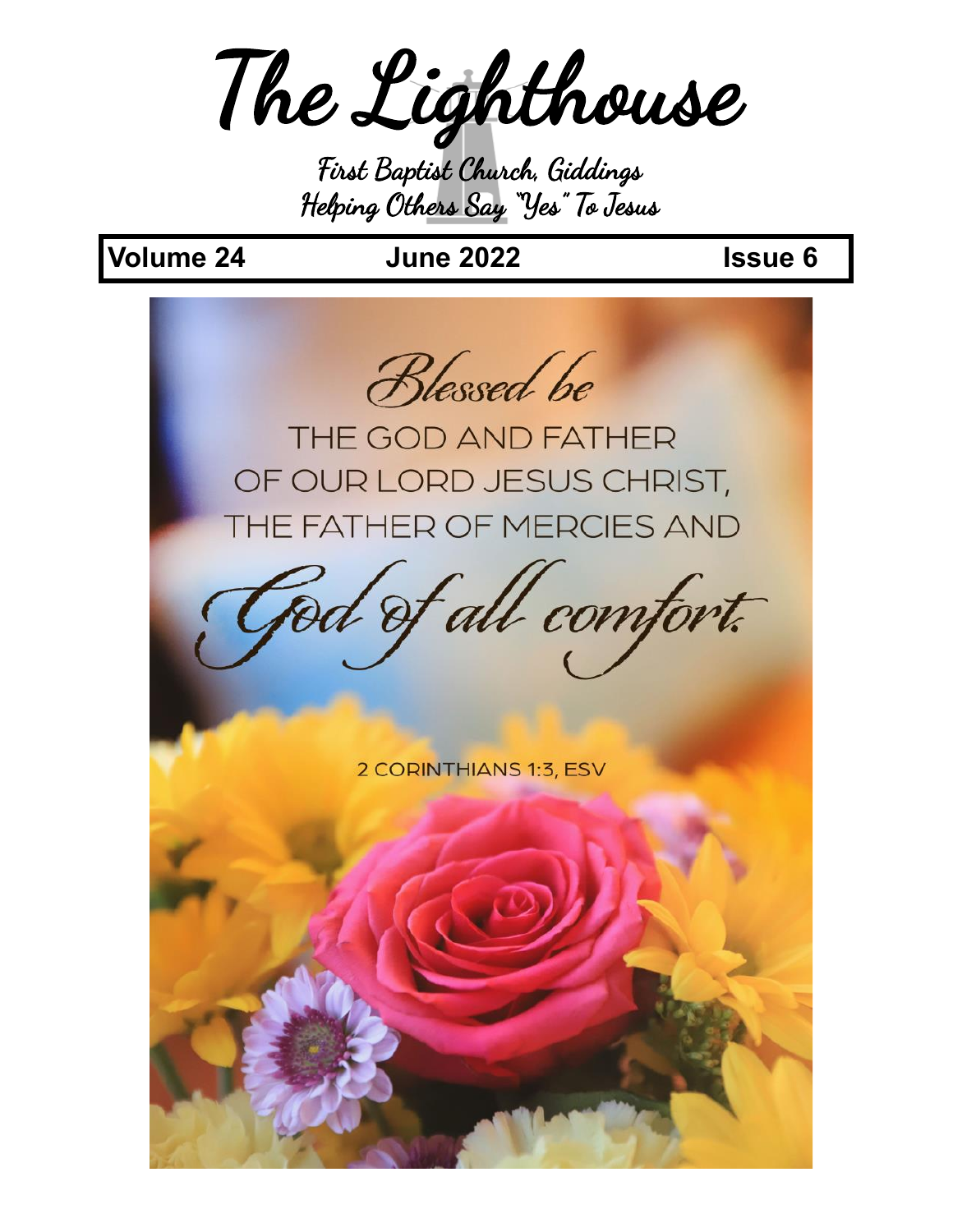## **Page 2 The Lighthouse**

FBC Family,

June is an incredibly important month for our church family. From children and youth camps to the ordination of men as deacons our church is moving forward at a great clip.

With the ordination of our men to deacons I want to write a little concerning this. What is a deacon? What do they do?

The word deacon in its original form simply means a servant or table waiter. A deacon, according to the Scriptures, is described as a man with leadership skills that serve the church. (See Acts 6) They are deployed to assist the pastors or elders by protecting church unity, organizing practical service, and meeting tangible needs.

But how are they to do this?

First, the deacons are charged with protecting the unity of the church. Of the many lessons for deacons from Acts 6, perhaps most overlooked is their role in preserving church unity. The apostles were faced with a natural fault line that threatened to fracture the very unity Christ died to achieve.

So make no mistake: the apostles did not delegate this problem to others because it wasn't important, but because it was. They could have imposed a swift, superficial solution and moved on. Instead they laid groundwork for an ongoing solution and a permanent church office.

The best deacons, then, are far more than business managers or handymen. They are believers with fine-tuned "conflict radars." They love solutions more than drama and rise to respond, in creatively constructive ways, to promote the harmony of the whole.

Second, It is not accidental that Paul turns his attention to deacons (1 Tim. 3:8–12) immediately after discussing elders (1 Tim. 3:1–7). The structure suggests deacons are both paired with and subordinate to the pastor or elders they

**From the Pastor... Support.** I call more like the right hand men that help that pastor in all sort of ways.

> The purpose of deacons is inseparably tied to the priority of elders. By enabling pastors to stay focused on their teaching and prayer, deacons both guard and advance the ministry of the word. They are like a church's offensive linemen, whose job is to protect the quarterback. Without them, pastor will have constant distraction and get sacked by an onrush of practical demands.

> Finally, a good deacon can spot and meet tangible needs of a church. A deacon should be skilled at spotting practical needs and then taking the initiative to meet them in an efficient manner. But the best deacons don't just react to present problems—they also anticipate future ones.

> It is for sure exciting times to be a part of a church that is moving forward and reaching the community with the gospel. Continue to pray and ask God that he would help our men that we are ordaining as deacons, to mix with the current men who are serving as deacons, so that the gospel ministry can move forward.

We are FBC

Pastor Johnny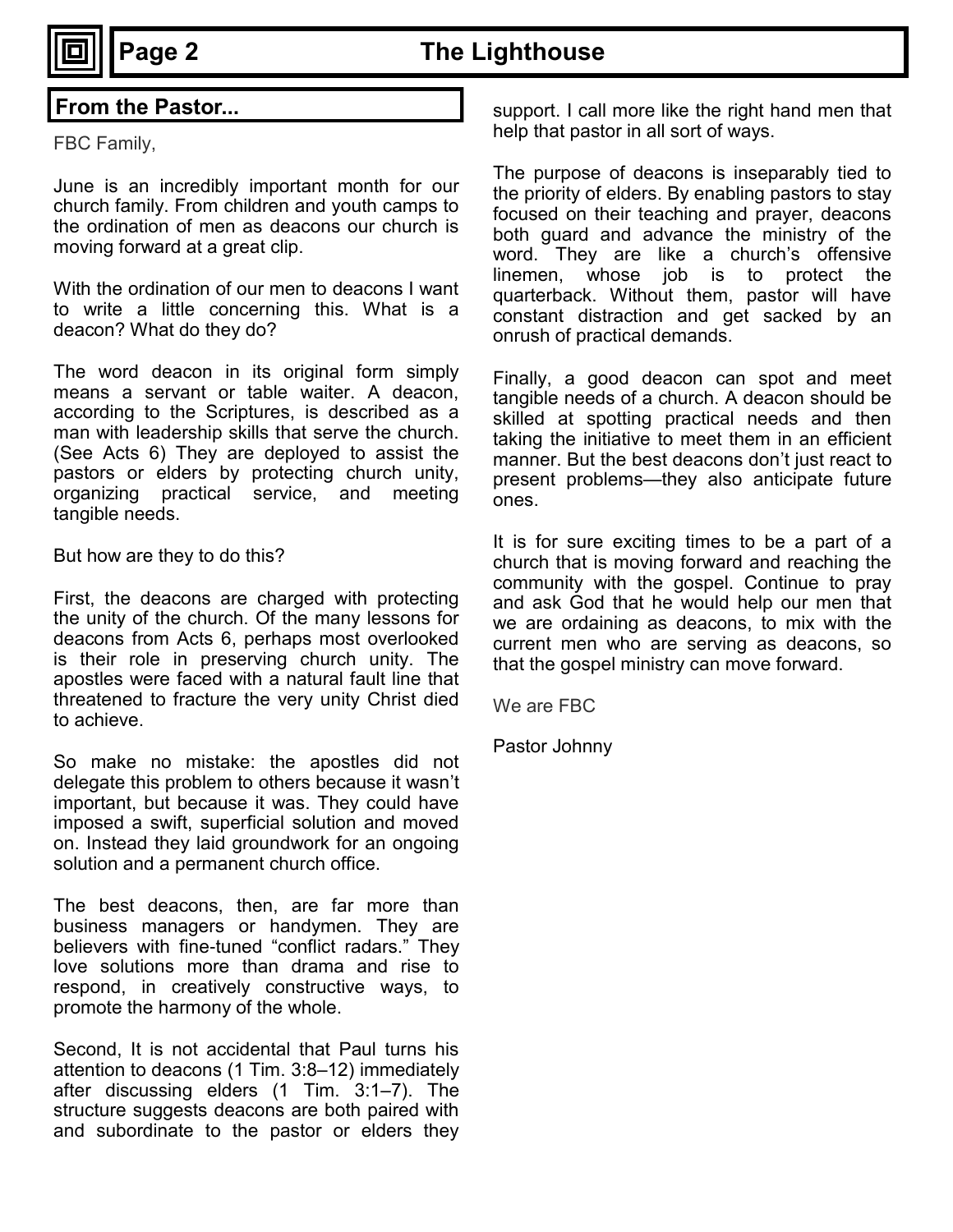### **Volume 24, Issue**





At Camp Tejas July 9th - 13th 3rd - 6th grade Admission \$295 per child Come and join the fun! Bible Studies! Fun activities and programs! See Marcy or Deanna



**June 5 Troy Moore June 13 Samuel Tucker June 17 Mike Reedy June 20 Paula Chew June 20 Gladys Strong**



## **Food Pantry**

Next Food Pantry Thursday, June 9th 3:30-5:30 p.m. Friday, June 10th 7:30-9:30 a.m. Saturday, June 11th 7:30-9:30 a.m.

**Volunteers needed! Contact # 979-540-6310 for more information**

**FREE FRESH FOOD FOR FAMILIES & HOPE June 24th 9:30-11:30 a.m.**



**Volunteers Needed**

**DEACON ORDINATION SERVICE SUNDAY, June 5th, 2022 6:00 p.m.**

> **Tim Cruise Warren Jatzlau Marty Lindner Michael Thamez**

> > Meal to follow

"The good Lord didn't create anything without a purpose, but mosquitoes come close."

—Unknown